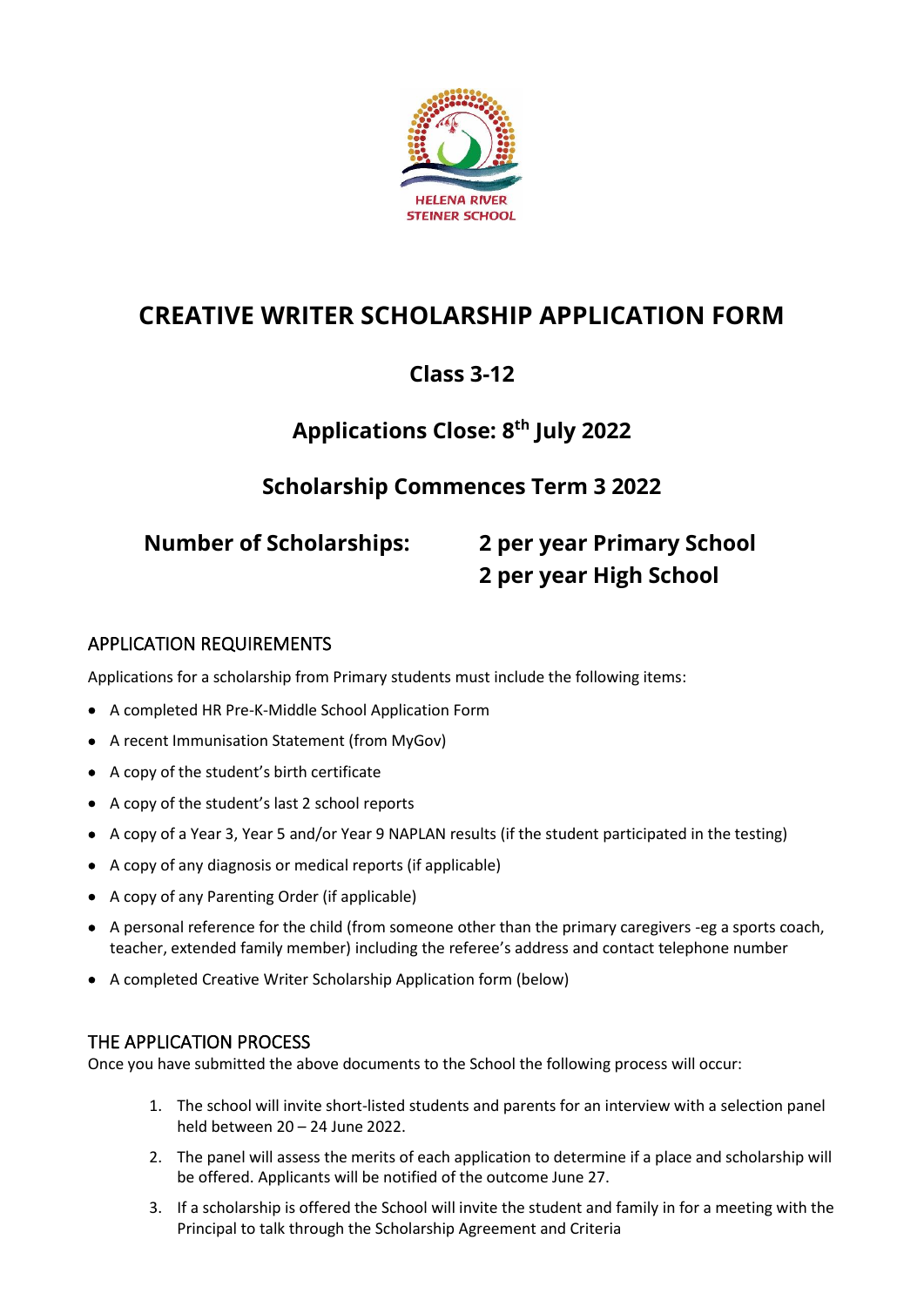## **FOR THE PARENT/GUARDIAN TO COMPLETE**

I wish to apply for the School's Creative Writer Scholarship for our Primary/High School child

|                                   | (name) to start Class                       | (year level) |
|-----------------------------------|---------------------------------------------|--------------|
| at Helena River Steiner School on | (date). By signing below, I and the student |              |
| named above confirm that:         |                                             |              |

- I am committed to supporting the provision of a Steiner education for my child, both pedagogically and financially (where applicable) as described in the School's policy and pedagogical framework.
- I understand that continued enrolment is dependent on this support for my child is being provided and continued.
- I understand that this scholarship entitles my child to 50% off tuition fees.
- I understand that if my child is granted a scholarship, all the School's usual fees and levies, policies, and expectations will be applicable.
- By enrolling my child at Helena River Steiner School I commit to the ongoing development of the school, which will include the School's expectation of all parents and carers contributing five (5) Parent Participation Hours per semester in the capacity I am able to. If I am not able to do my Parent Participation Hours in any given semester, I understand that I will be charged the Parent Participation Hours Cash in Lieu Fee as described in the Fee Schedule.
- I understand it is my responsibility to submit the Parents Participation form (emailed by Finance and also available from the Office) by the end of each semester, and if this form is not received, the Cash in Lieu fee will be charged to my Fee Statement.
- I understand that if the scholarship is granted, this scholarship will be ongoing for the remainder of the year and subsequent years of schooling, however, is subject to review. If I wish to withdraw our child, one full term's notice must be given in writing, or one term's fees will be charged to my Fee Statement.

#### Primary Carer's Name **Department of the United States of the United States of the United States of the United States of the United States of the United States of the United States of the United States of the United States**

Relationship to the child **and the child and the child and the child and the child** 

**Signature** \_\_\_\_\_\_\_\_\_\_\_\_\_\_\_\_\_\_\_\_\_\_\_\_\_\_\_\_\_\_\_\_\_\_\_\_\_\_\_\_\_\_\_ **Date** \_\_\_\_\_\_\_\_\_\_\_\_\_\_\_\_\_\_\_\_\_\_\_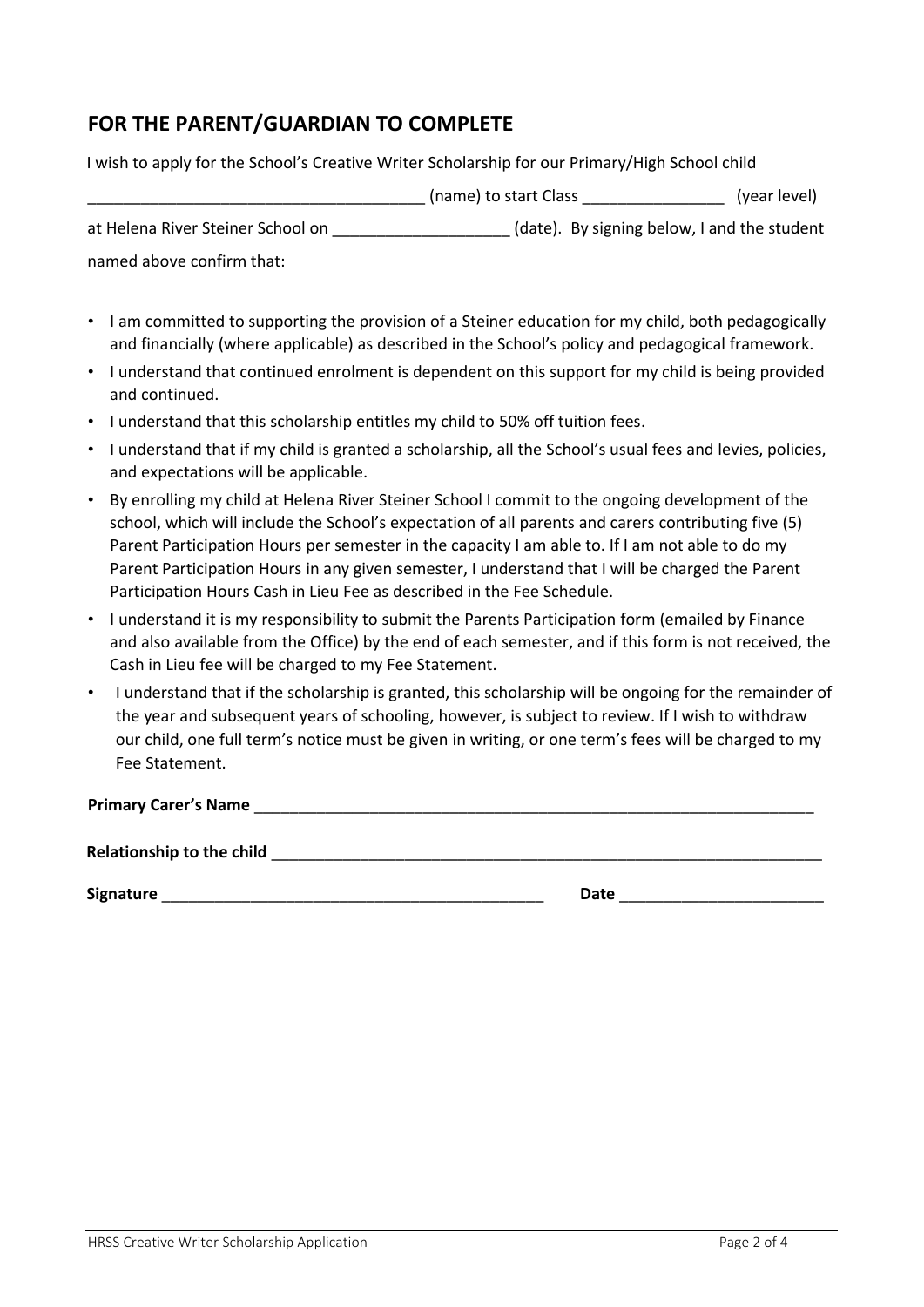## **FOR THE STUDENT TO COMPLETE**

**Primary and High School Students: Please hand-write your answers below. If you need more space, please write on a separate piece of paper.**

Who are some of your favourite authors and why?

What is your favourite genre and why?

What role does creative writing play in your life?